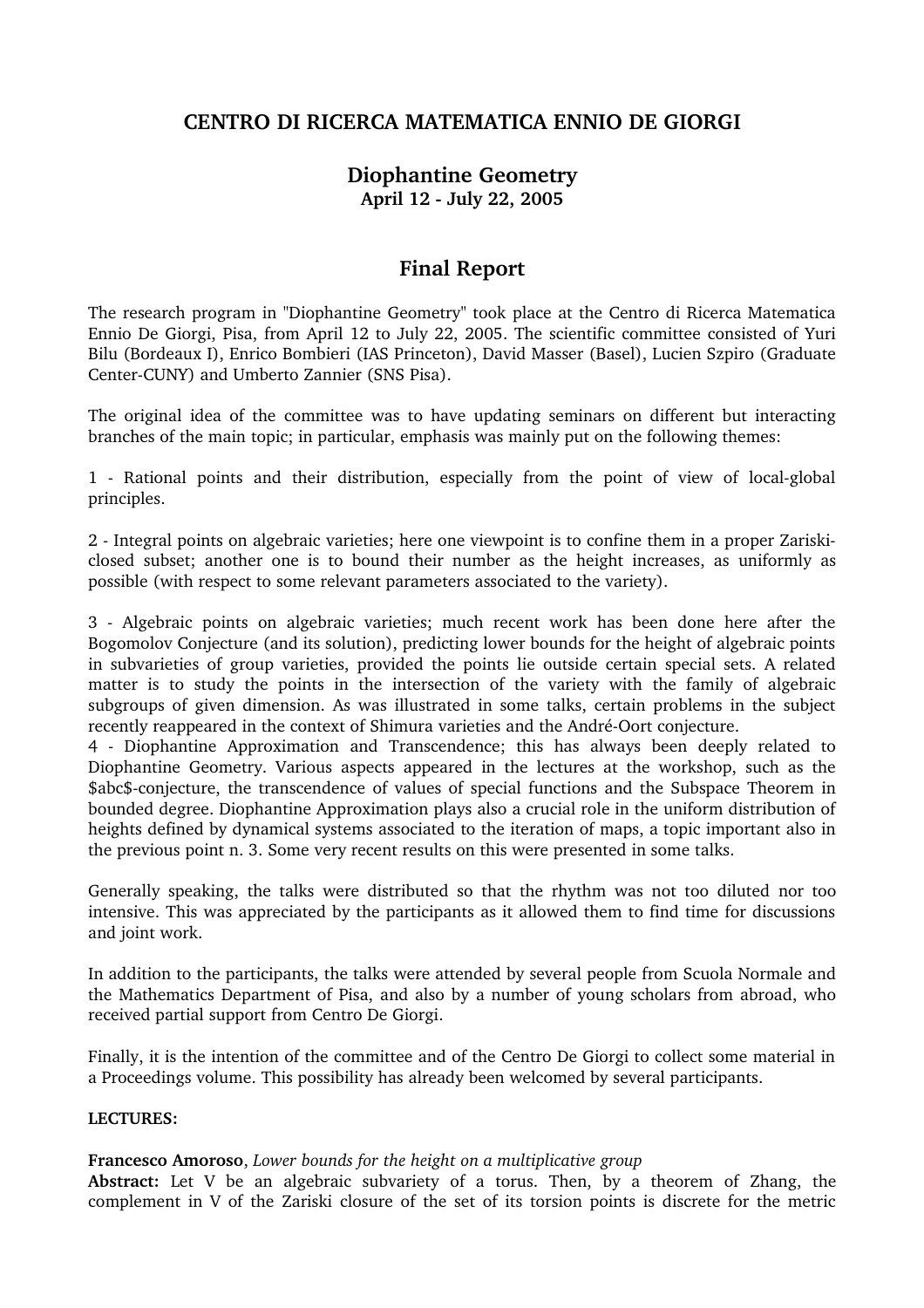induced by the normalized height. We describe several quantitative versions of this result which are close to the conjectural bounds.

## Alan Baker, *Transcendence theory and the abc-conjecture*

## **Francesco Baldassari**, *p*-adic Beta and Gamma functions in etale and crystalline cohomology

## **Michael Bennett**, *The factorization of x2 + x*

**Abstract:** If we factor  $x^2 + x = 2^a a 3^b y$ , with a, b, x and y nonnegative integers, then it has been known for almost 700 years that  $y > 1$  provided  $x > 8$ . We will show how to derive a lower bound of the shape  $y > x^(1/4)$ , valid for all  $x > 8$  and sketch (curious) connections between this result and the Inverse Galois Problem. This is joint work with Michael Filaseta and Ognian Trifonov.

## **Massimo Bertolini**, *Hida families of modular forms and rational points on elliptic curves*

**Abstract:** We review some recent results, obtained in collaboration with Henri Darmon, on the construction of rational points on elliptic curves via the derivatives of certain Hida p-adic Lfunctions.

## **Daniel Bertrand,** *Multiplicity estimates for q-difference equations*

## **Yuri Bilu**, *Divisibility of class numbers and Hilbert's irreducibility theorem*

**Abstract:** Given positive integers m and  $n>2$ , we show that for every large X there exists  $>>X^{\wedge}a$ (totally real) number fields of degree n, of discriminant <X and with class number divisible by m. Here a is a positive number depending on m and n (we show that  $a=1/2m(n-1)$  is admissible). Our result extends to the fields of degree n>2 the previous work of Murty on quadratic fields. Joint with F. Luca.

## **Fedor Bogomolov**, *On the structure of curves and algebraic varieties over "small" closed fields*

**Abstract:** I will discuss a number of results on the structure of the image of a curve defined over  $\theta$  as F\_p\$ in its jacobian. Te latter is viewed as an infinite torsion group. One of the applications of these results is "rational connectedness" of all Kummer \$K3\$ surfaces over \$\bar F\_p\$. Namely for any finite set of points in Kummer a \$K3\$ surfaces there is a chain rational curves connecting thes points.

An "approximation" version of this result holds also for  $\lambda$ bar Q\$-points for Kummer \$K3\$ surfaces defined over \$\bar Q\$.

It is a joint works with Yu.Tschinkel.

## **Fedor Bogomolov**, *On the Couniformization Conjecture*

**Abstract:** The conjecture claims the exsistence of a correspondence between any two hyperbolic (genus > 1) curves defined over "minimal" algebraically closed

field( $\$ \bar Q\$ and  $\$ \bar F\_p\$) which is nonramified with respect to the first curve. I will discuss some partial results and related topics and questions. It is a joint works with Yu.Tschinkel.

## **Tim Browning**, *On Manin's conjecture for singular del Pezzo surfaces*

**Abstract:** The conjecture in the title relates the asymptotic distribution of rational points of bounded height on Fano varieties to their geometry.

I will outline the state of affairs in dimension 2, culminating in a discussion of recent joint work with Regis de la Breteche and Ulrich Derenthal.

## **Paula B. Cohen**, *Transcendence of special functions related to hypergeometric functions*

**Abstract:** We give a survey of recent results on transcendence of hypergeometric functions of 1 and several varialbles at algebraic points. We also discuss such questions for some related functions of 1 variable first considered by Picard.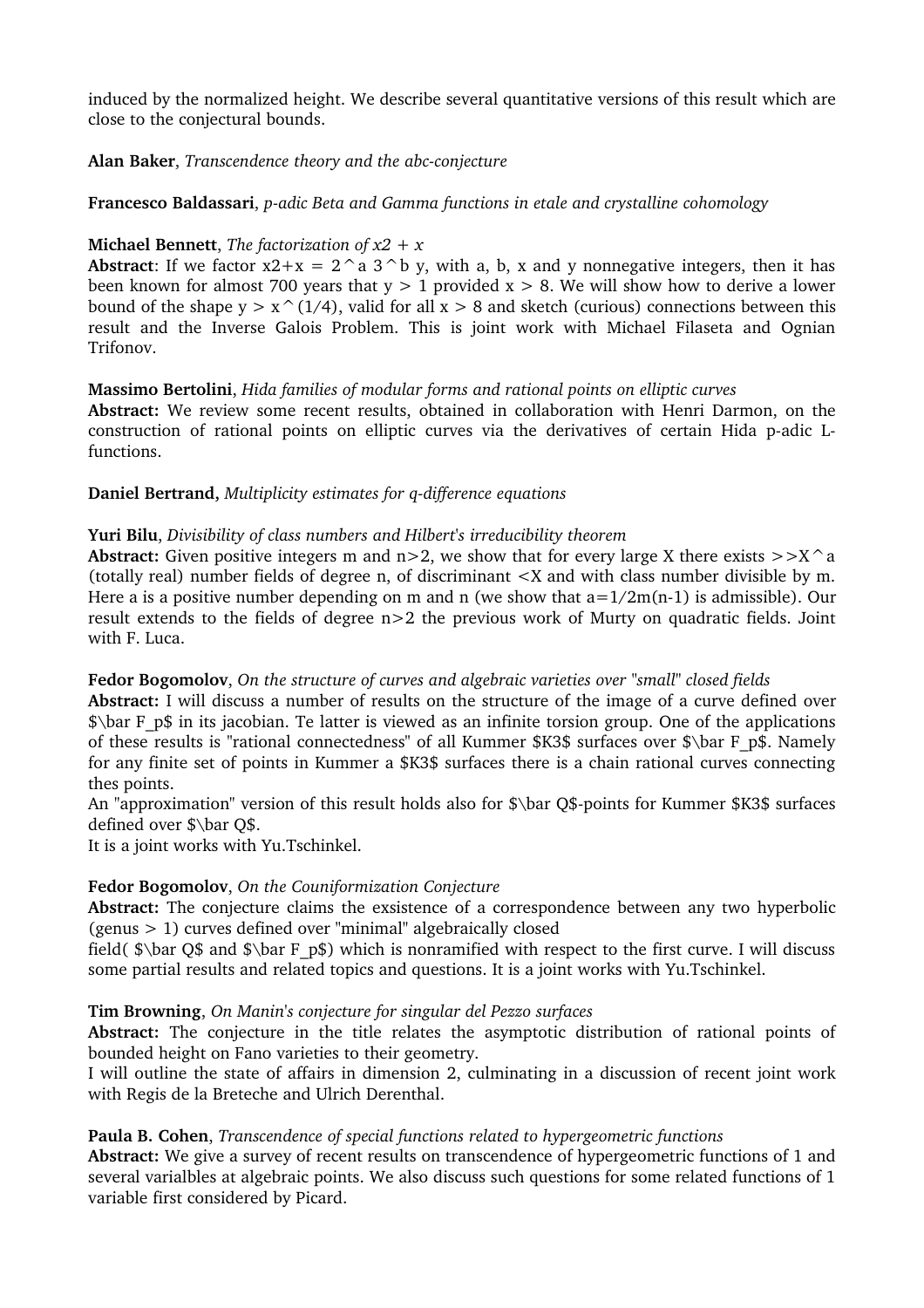## Jean-Louis Colliot-Thélène,

*Flasque resolutions of connected linear algebraic groups*;

*Picard and Brauer groups of homogeneous spaces* 

**Abstract:** Let X be a homogeneous space of a connected linear algebraic group over a field of characteristic zero. Under the assumption that the geometric stabilizers are connected, we show that the Galois module defined by the Picard group of a smooth compactification of X is of a very special type, namely it is a "flasque" Galois lattice. We compute the class of this module up to addition of a permutation module.

This recent joint work with B. Kunyavskii extends known results for principal homogeneous spaces under tori (Voskresenskii, Sansuc and the speaker, 1976) and principal homogeneous spaces under connected linear algebraic groups (Borovoi and Kunyavskii, 2004). There are connexions with the Brauer-Manin obstruction and with the study of R-equivalence

on rational points.

#### **Pietro Corvaja**, *On integral points on surfaces*

**Abstract:** In a joint work with U. Zannier a new method was introduced to investigate the integral points on affine surfaces. We obtained finiteness and degeneracy results under suitable numerical conditions on the divisor at infinity. We shall discuss such results as well as some of their implications concerning divisibility problems.

#### **Sinnou David**, *Heights on group varieties*

**Abstract:** We shall describe some recent results on the successive minima for the height of algebraic points of a subvariety of a commutative algebraic group variety.

## **Roberto Dvornicich**, *On the Hasse principle for the division of points in a commutative algebraic group*

**Abstract:** Let \$\A\$ be a commutative algebraic group defined over a number field \$k\$. We consider the following question: {\sl Let  $\$r\$  be a positive integer and let  $\P\in \A(k)\$ . Suppose that for all but a finite number of primes \$v\$ of \$k\$ we have \$P=rD\_v\$, for some \$D\_v\in \A(k\_v) \$. Can one conclude that there exists  $D\in \A(k)$  such that  $P=rD$$ ? A complete answer for the case of the multiplicative group  $\S\ G$  m\$ is classical. We study other instances, mainly concerning elliptic curves and algebraic tori, obtaining results in both directions: namely, we have families of examples for which the answer is positive and families of examples for which the answer is negative. This is a joint work with U. Zannier.

#### **JanHendrik Evertse**, *Distances between the conjugates of an algebraic number; Linear equations in unknowns from a multiplicative group in a function field*

#### **Gerd Faltings**, *Kim's proof of Siegel's theorem 1, 2*

**Abstract:** Kim has given a new proof of Siegel's theorem about integral points on the projective line minus three points. The first lecture gives background material (fundamental groups, Galoiscohomology, unipotent local systems) while the second covers the proof itself.

## **Carlo Gasbarri**, *Leaves of foliations with many rational points*

**Abstract:** Let \$K\$ be number field embedded in \$\Bbb C\$. Let \$(X,\Cal F)\$ be a foliated quasi projective variety defined over \$K\$. We will sketch the proof of the following statement: Let \$A\$ be an affine variety defined over  $\Bbb S\$  and  $\gamma: A\to X(\Bbb C)\$  be an analytic map such that i)  $\gamma(A)$  is a leaf of the foliation; ii)  $\gamma^{1}(X(K))$  is Zariski dense in \$A\$; then the map \$\gamma\$ is algebraic. This generalizes a classical transcendence theorem by Bombieri and Schneider Lang. It implies for instance the following statement: Let \$X\$ be a quasiprojective variety defined over  $K\$  and  $E,\nabla S$  be a vector bundle equipped with an integrable connection over it. Suppose that \$\sigma:X\to E\$ is an analytic horizontal section of  $E,\nabla$ \$, then the restriction of  $\sigma$ \$ igma\$ to the Zariski closure of  $\sigma^{1}(E(K))$ \$ is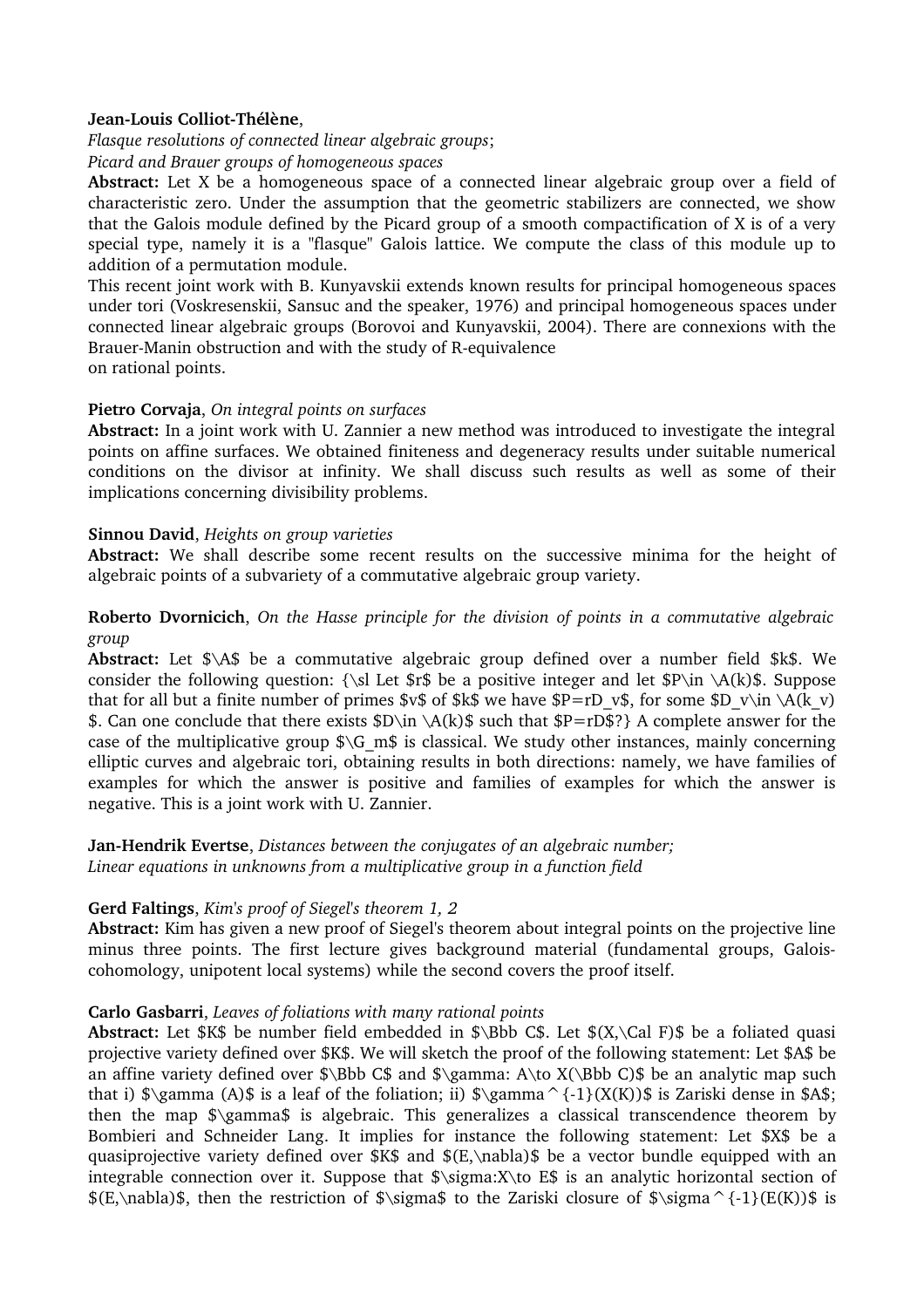## algebraic.

## **Andrew Granville**, *Rational and integral points on hyperelliptic curves*

**Abstract:** Using the abc conjecture and other tools we investigate the number of points on quadratic twists of a given curve and find various bounds which tie in well with well-known conjectures. We then make some conjectures of our own.

## **P. Habegger**, *The equation*  $x+y=4$  *in multiplicatively dependent unknowns*

**Abstract:** When \$\alpha\$ is any nonzero algebraic number we give essentially optimal upper bounds for the height of multiplicatively dependent algebraic numbers \$x\$ and \$y\$ with  $x+y=\alpha$ . We improve these bounds for special values of  $\alpha$  alphas and get sharp bounds in certain cases. Finally for infinitely many  $\alpha \$  we show that the maximal height value obtained is isolated in a strong sense.

## **Roger Heath-Brown**, *Quadratic Polynomials and Norm Forms*

**Abstract:** We are interested in the Hasse Principle and Weak Approximation for equations of the type  $P(t)=N(x_1,...,x_d)$ , where P is a polynomial in one variable and N is a norm form produced by aan algebraic number field of degree d. The talk will present a line of attack in the case in which P is an irreducible quadratic polynomial, using methods from analytic number theory. This is work in progress.

## *Counting Points on Algebraic Varieties*

**Abstract:** We examine upper bounds for the number of rational points of height ? B on an algebraic variety. The talk will cover Results, Applications and Methods.

## **Mark Hindry**, *Rational points and heights on abelian varieties.*

Abstract: The talk will be an introductory survey reviewing the Mordell-Weil theorem, Neron-Tate height. We will discuss results and conjecture concerning effectivity questions, bounds for the torsion, lower bounds for the heights of points of infinite order and upper bounds for the regulator and applications to the study of rational points on subvarieties.

## **Michel Laurent**, *On exponents of uniform Diophantine Approximation and questions of spectra*

**Abstract:** Following Khintchine and Jarnik, we introduce both an usual and an uniform exponent of Diophantine Approximation associated to a given system of linear forms with real coefficients. We shall be concerned with the possible values of the four exponents thus obtained when considering a system and its dual. The problem is almost trivial in dimension one. For a couple of real numbers \$(\alpha , \beta)\$, we refine the Khintchine Transference Theorem and determine exactly the spectrum in  ${\bf R}^4\$  of these four values when  $(\alpha, \beta)$  ranges over \$  ${\bf R}^2\$ . When  $\alpha\$  is a sturmian continued fraction and  $\beta = \alpha^2\$ , explicit formula for the associated quadruple have been recently obtained by Roy and Bugeaud-Laurent. We shall present these works. Relations with the problem of inhomogeneous Diophantine Approximation will be also described.

## **Aaron Levin**, *Generalizing Siegel's and Picard's Theorems*

**Abstract:** Let \$C\$ be a complex affine irreducible curve with more than two points at infinity. Siegel's theorem states that, assuming \$C\$ is defined over a number field, there are only finitely many integral points on \$C\$. On the other hand, it is a theorem of Picard that all holomorphic maps \$f:\mathbb{C}\to C\$ are constant. Based on recent work of Corvaja and Zannier, I will give new conjectures which generalize Siegel's and Picard's theorems to higher-dimensional varieties and describe progress I have made on proving these conjectures.

## **David Masser**, *Counting, heights and algebraic subgroups large height*

**Abstract:** Northcott showed that there are at most finitely many algebraic points in a given affine space with height and degree bounded above. Schanuel gave the asymptotic counting function for large height over a fixed number field. In this talk we describe a generalization of the latter result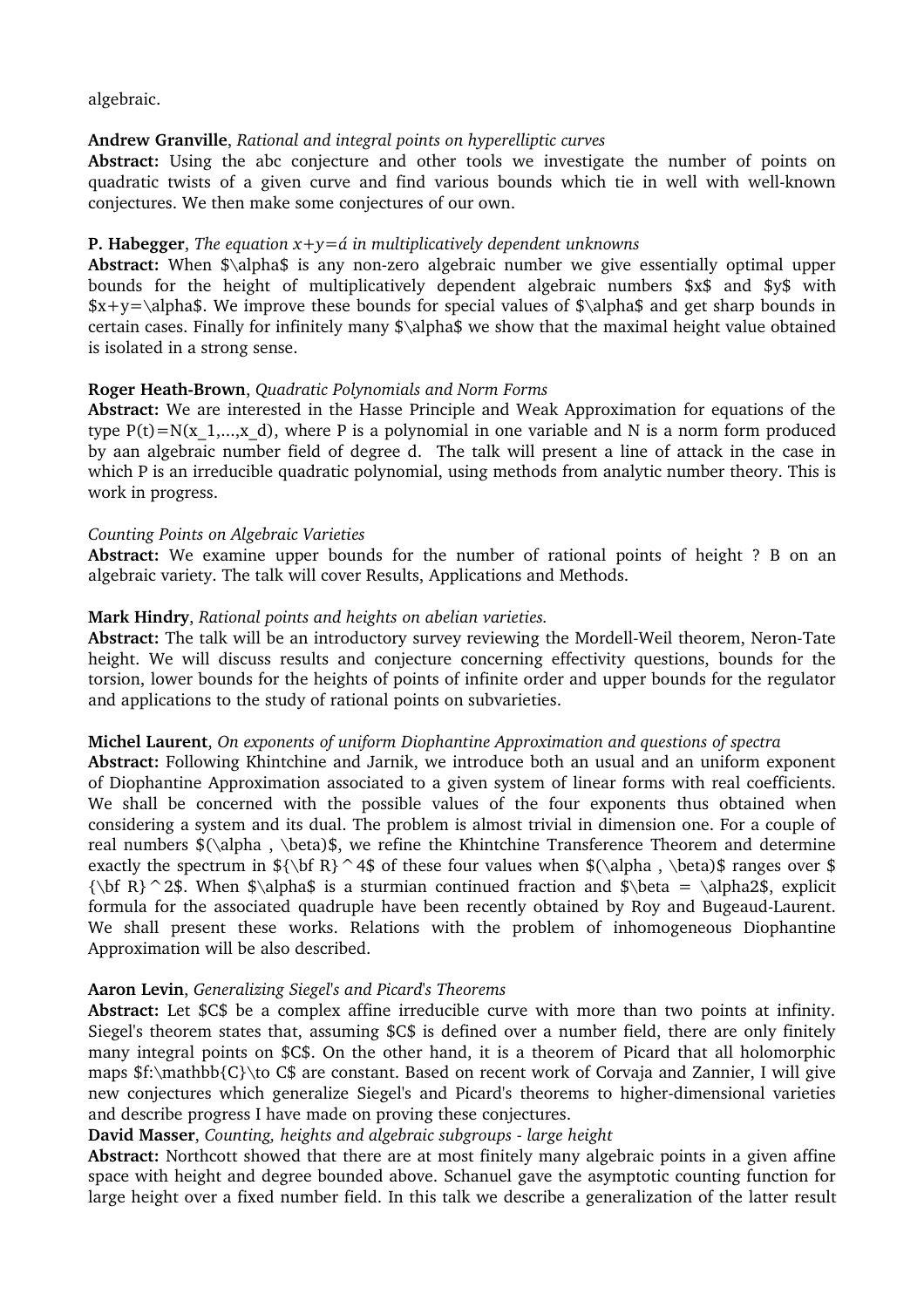and some of its applications: for example to count multiplicative algebraic subgroups, or to count points of large height and fixed degree on a line.

#### *Counting, heights and algebraic subgroups large degree*

**Abstract:** Northcott showed that there are at most finitely many algebraic points in a given affine space with height and degree bounded above. When the points are restricted to an algebraic curve, and furthermore lie on the union of all proper algebraic subgroups, Bombieri, Zannier and the speaker showed that the height is usually automatically bounded. We give fairly precise estimates for the number of points with large degree, and we present a conjecture about the asymptotic counting function.

#### **Loïc Merel**, *Recent progress on a uniform version of Serre's open image theorem*

Abstract: A theorem of J-P. Serre asserts that any automorphism on the p-division points of a (non-CM) elliptic curve over Q comes from an element of the Galois group, when p is a large enough prime number. A uniform version would assert that the "large enough" does not depend on the elliptic curve, for instance p>37. It is classical to decompose this problem in terms of rational points on modular curves associated to the maximal subgroups of GL\_2(F\_p): Borel subgroups, normalizer of split Cartan subgroups, normalizer of nonsplit Cartan subgroups. The case of Borel subgroups has been treated by B. Mazur in the 1970's. I will discuss the recent progress on the normalizer of split Cartan case due to P. Parent and M. Rebolledo

#### **Maurice Mignotte**, *On powers among Fibonacci numbers*

**Abstract:** This is a joint work with Samir Siksek (Oman) and Yann Bugeaud (Strasbourg). We prove that the powers among Fibonacci numbers are 1, 8 and 144. This talk is given for a quite general audience.

**Junjiro Noguchi,** *Some results in the analogue of Nevanlinna theory and Diophantine approximations* **Abstract:** I will discuss the analogue of Nevanlinna theory in one and several variables and the theory of Diophantine approximations, centering aroud the so-called second main theorem and abc-conjecture. I would like to present some obsevations on the classical results in these subjects from this viewpoint, and then discuss some new results motivated by the analogue which have been obtained in these several years. Lang's conjecture and Kobayashi hyperbolicity will be also discussed.

## **Federico Pellarin**, *Differential structure of rings and multiplicity problems*

**Abstract:** Given a linear differential system DY=AY, where A is a m x m matrix with complex rational functions entries, and where  $Y = (Y1,...,Ym)$  is a vector of algebraically independent functions, it is known since the seventies that the set of non-zero homogeneous prime ideals P of C  $(z)[Y1,...,Ym]$  such that DP is contained in P has a minimal non-zero element (this was proved by Nesterenko). However, there does not exist a more general result yet, valid for non-linear differential systems DYj=Pj(Y1,...,Ym) too. This property is useful to obtain "multiplicity estimates". It is true for the non-linear Ramanujan differential system  $DY1=(1/12)(Y12-Y2)$ ,  $DY2=(1/3)(Y1$ Y2-Y3),  $DY3=(1/2)(Y1 Y3-Y22)$ , and the correspondent multiplicity estimate, proved by Nesterenko, was used to check the algebraic independence of pi ad  $e^p$  pi. In this talk we discuss about the connection between the property above and multiplicity problems, and we show multiplicity estimates for other non-linear differential systems, which might have diophantin applications.

## **Patrice Philippon**, *Counting small points on subvarieties of power of elliptic curves*

## **Richard Pink**, *Relations between the conjectures of MordellLang and AndreOort*

**Abstract:** I will discuss a general conjecture for subvarieties of pure or mixed Shimura varieties which generalizes the André-Oort conjecture. For subvarieties contained in a fiber of a Shimura family of semi-abelian varieties this conjecture amounts to one that is being studied by Bombieri,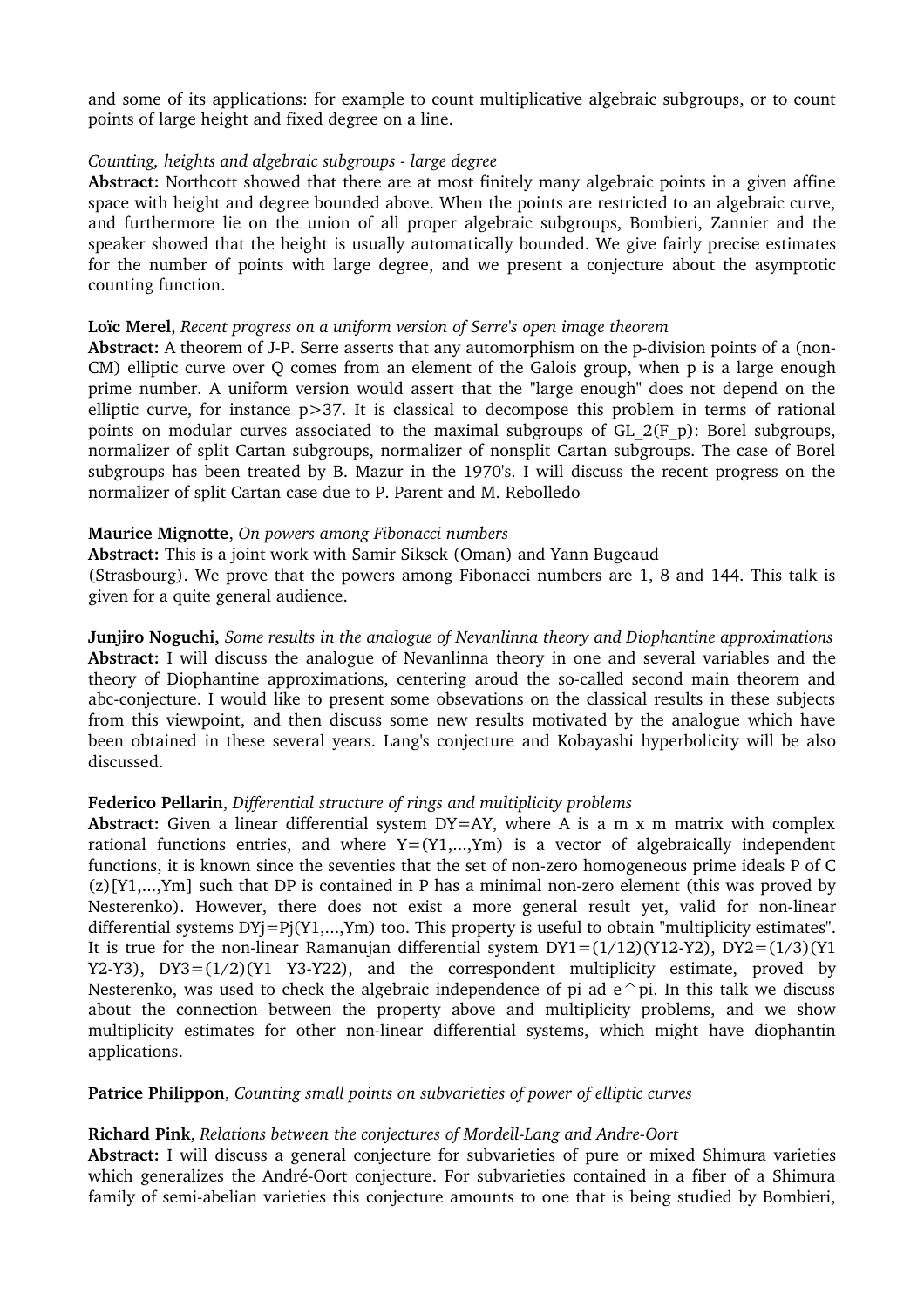Masser, Zannier, Viada, Rémond, and Ratazzi.

## **Corentin Pontreau**, *Lower* bounds for the height in small (co)-dimension

**Abstract:** We are interested in subvarieties of codimension 1 or 2 of a torus. We give lower bounds for the normalized height: arithmetic ones (when there are conditions on the field of definition of variety, precisely here the rationnals) and geometric ones.

#### **Nicolas Ratazzi**, *Height, torsion points and algebraic subgroups in CM abelian varieties*

**Abstract:** We will discuss results and conjectures concerning, bounds for the torsion, lower bounds for the heights of points of infinite order. We will give an application of this results on a generalisation of the Manin-Mumford Conjecture for curves embedded in CM abelian varieties.

#### **Gaël Rémond,** *On the number of rational points on curves*

**Abstract:** We address the problem of finding a bound for the number of rational points on a curve of genus at least two over a number field.

We describe bounds which apply to all curves and also much simpler bounds valid only for certain "generic" curves.

#### **Andrzej Schinzel**, *On weak automorphs of binary forms over an arbitrary field*

**Abstract:** A weak automorph of a binary form defined over a field K is a linear transformation T defined over K such that  $f(T(x,y)) = rf(x,y)$ , r in K. For K = O weak automorphs had been studied by B.Segre in 1946.It is shown how an extension of Segre's theorem leads to an improvement of the recent bound for the number of strict automorphs of f over C due to I.Berchenko and P.Olver.

**Hans Peter Schlickewei**, A*pproximation of algebraic numbers by algebraic numbers of bounded degree* 

**Abstract:** We discuss what should be the correct exponent in a generalization of Roth's theorem to simultaneous approximations by numbers of bounded degree.

#### **Wolfgang Schmidt,** *Approximation by hypersurfaces, and classifications of Mahler and Koksma*

**Abstract:** Approximation by algebraic hypersurfaces is a common generalization of Dirichlet's theorem on linear forms, interpreted as a result on approximation by rational hyperplanes, and Wirsing's question on approximation by algebraic numbers. We will generalize the Mahler and Koksma classifications of transcendental numbers, and will also briefly deal with approximation by algebraic varieties of given dimension.

## **Joseph Silverman,** *Divisibility Sequences and Algebraic Groups*

**Abstract:** A classical divisibility sequence is a sequence of integers D(n) with the property that if m divides n, then  $D(m)$  divides  $D(n)$ . Famous divisibility sequences include a<sup> $\land$ </sup>n-b $\land$ n and the Fibonacci sequence. A very general construction associates a divisibility sequence to a rational point of infinite order in an algebraic group. In this talk I will describe this construction with many explicit examples, explain how Vojta's conjecture predicts growth bounds (some cases of which have been proven by Bugeaud, Corvaja, and Zannier), and discuss and give some numerical evidence for conjectural "lower bounds".

#### **Alexei Skorobogatov**, *Global points on Shimura curves*

**Abstract:** It is an open question whether all counterexamples to the Hasse principle on smooth projective curves over number fields are due to the Manin obstruction. Following Mazur's approach Bruce Jordan proved in the 1980-s that global points don't exist on certain Shimura curves, producing counterexamples to the Hasse principle. I'll show how these can be explained using descent with respect to the so called `Shimura covering'. I'll also review other known counterexamples to the Hasse principle on Shimura curves and their relation to the Manin obstruction.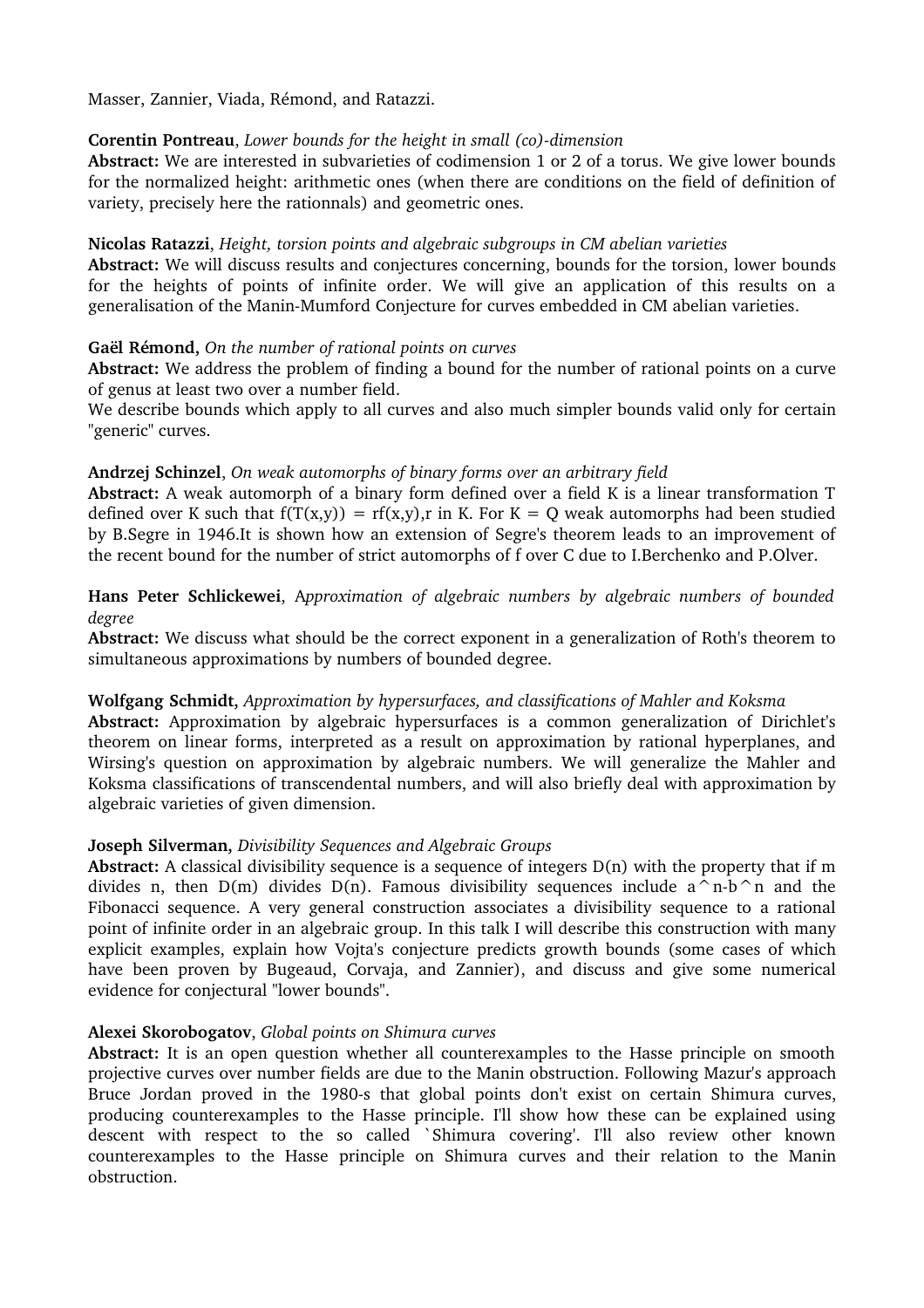#### **Andrea Surroca**, *Integral points on curves and the abc conjecture*

**Abstract:** We will discuss some links between the abc conjeture of Masser and Oesterle and effective versions of Siegel's theorem about integral points on algebraic curves.

**L. Szpiro**, *Algebraic Dynamical Systems on the sphere (generalized Mahler measures, equidistribution and symmetries)*

**Peter Swinnerton-Dyer,** Rational points on certain pencils of curve; *Counting rational points: Manin's conjecture*

**Rob Tijdeman,** *On arithmetic progressions of which the product of the terms is a perfect power*

#### **Yuri Tschinkel**, *Rational points on Fano varieties*

**Abstract:** I will discuss recent results and conjectures concerning the geometry and arithmetic of Fano varieties over nonclosed fields.

#### **Thomas Tucker**, *Generalized Mahler measures, equidistribution, and symmetric relations on canonical heights*

**Abstract:** We show that for any map rational map f on the projective line with coefficients in a number field or function field, the canonical height h  $f(x)$  for an algebraic point of x can be computed by taking the average of the log of the minimal polynomial for x on the periodic points of f. Similarly, we are able to use the fact that periodic points are equidistributed to show the following symmetry relation between h f and the usual heigh h: the average of h f on roots of unity is equal to the average of h on the periodic points of f. This average is related to the Zhang-Arakelov pairing on certain metrized line bundles and hence leads us to conjecture that twice this average is an upper bound on lim sup  $|h(x) - h f(x)|$  as x varies over all algebraic numbers. This represents joint work with Lucien Szpiro.

#### **Emmanuel Ullmo**, *Rational points on Shimura varieties*

#### **Evelina Viada**, *About curves embedded in a product of elliptic curves*

**Abstract:** We are considering an irreducible curve C defined over a number field. We supose that the curve is embedden in a product of elliptic curves  $E^{\wedge}g$ , or more in general we consider the curve inside its Jacobian J C. We discuss several subset F of the algebraic points of  $E^{\wedge}g$  such that C intersected with F is a finite set of points. Examples of this kind are the Manin-Mumford and Mordell-Lang Conjecture. We extend this statements and give some more general results.

## **Carlo Viola**, *The permutation group method in diophantine approximation*

**Abstract:** In joint work with G. Rhin, we introduced a new method to deal with qualitative and quantitative irrationality problems for constants related to multiple integrals of rational functions. Our method is based on the construction of groups of birational transformations and of permutation groups acting on suitable families of multiple integrals.

## **Paul Vojta**, *Jets via Hasse-Schmidt Derivations*

**Abstract:** This will be an introductory talk on defining jet bundles for arbitrary morphisms of schemes. It will basically reprise the content of the paper of the same name, available on the arXiv preprint server, math.AG/0407113. Jet bundles are analogous to generalizations of the relative tangent bundle, adding information on higher derivatives.

#### *Arithmetic Jet Spaces*

**Abstract:** In his 1995 talk at Santa Cruz, J.P. Demailly discussed compactified quotient jet spaces due originally to J. G. Semple and others. These correspond to certain closed subspaces of the iterated space of lines in the tangent bundle of a complex manifold:  $\frac{3}{5}$ ,  $\mathcal{S}\mathcal{D}\Omega$